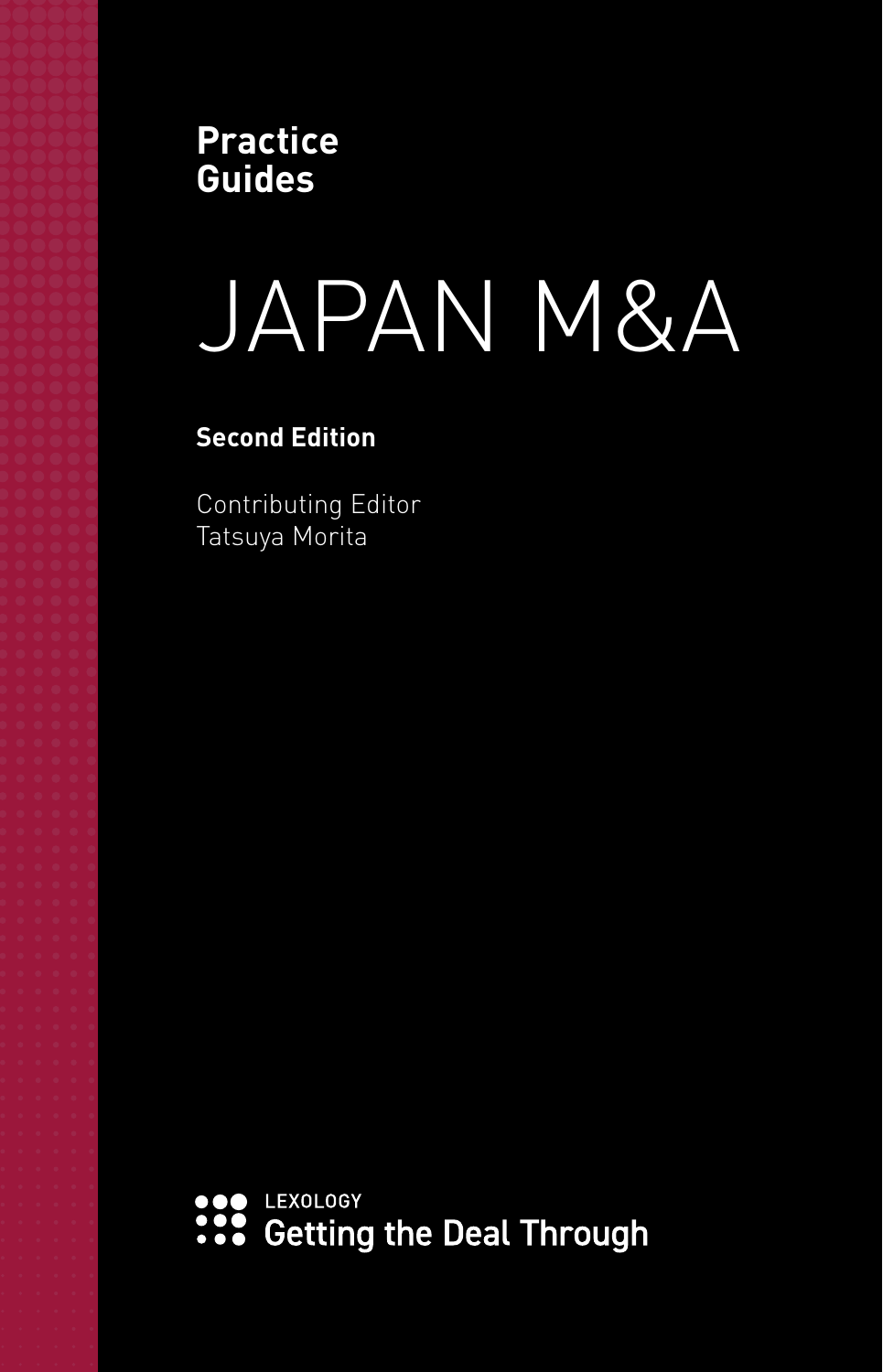# JAPAN M&A

## Practice Guide

Second edition

Contributing Editor Tatsuya Morita

Reproduced with permission from Law Business Research Ltd This article was first published in April 2022 For further information please contact editorial@gettingthedealthrough.com



© Law Business Research 2022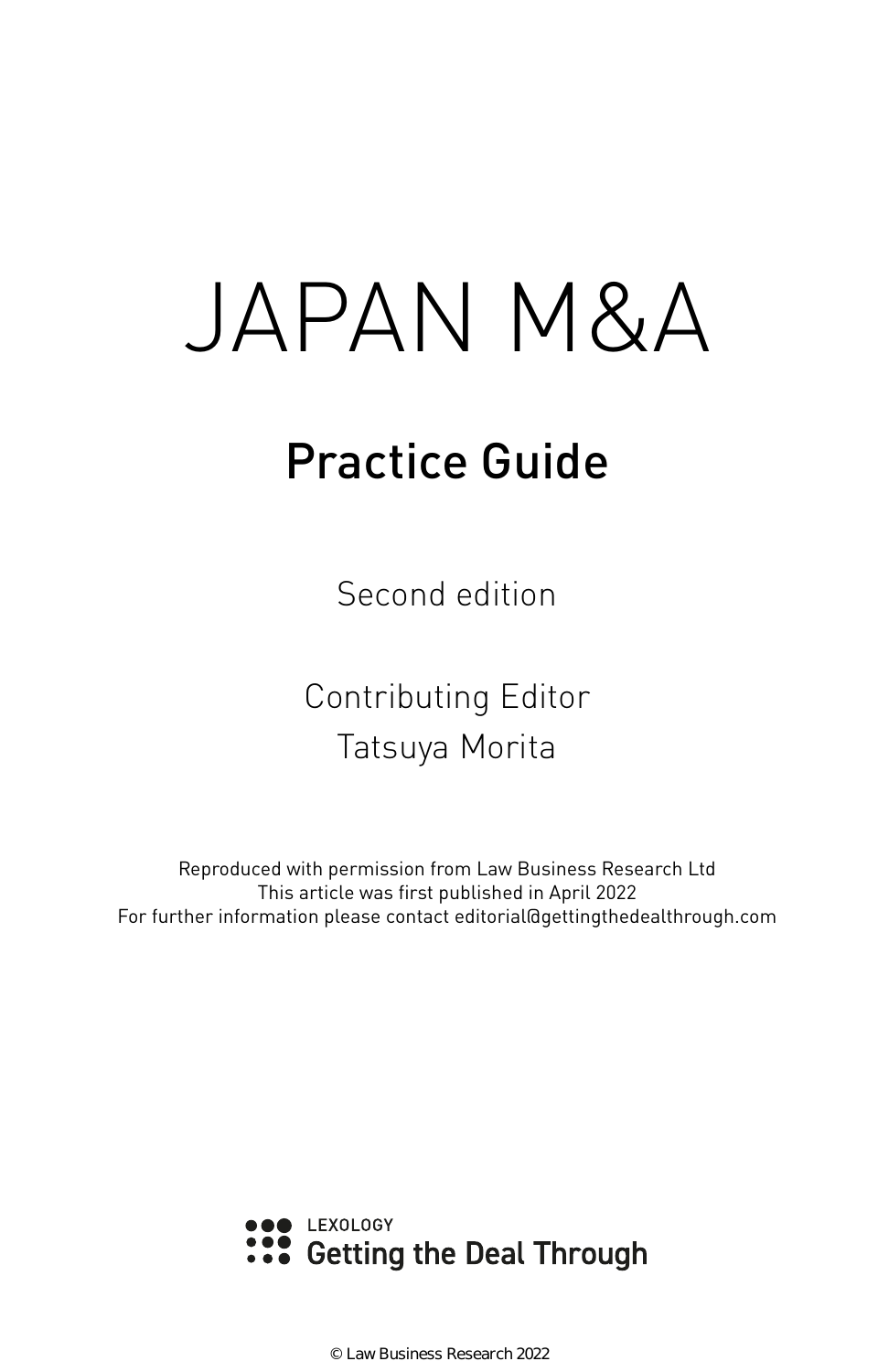#### Publisher

Tom Barnes tom.barnes@lbresearch.com

Subscriptions Claire Bagnall claire.bagnall@lbresearch.com

#### Senior business development managers

Adam Sargent adam.sargent@gettingthedealthrough.com

Dan Brennan dan.brennan@gettingthedealthrough.com

Published by Law Business Research Ltd Meridian House, 34-35 Farringdon Street London, EC4A 4HL, UK Tel: +44 20 3780 4147 Fax: +44 20 7229 6910

© Law Business Research Ltd 2022

No photocopying without a CLA licence.

First published 2021 Second edition

ISBN 978-1-80449-020-4

The information provided in this publication is general and may not apply in a specific situation. Legal advice should always be sought before taking any legal action based on the information provided. This information is not intended to create, nor does receipt of it constitute, a lawyer–client relationship. The publishers and authors accept no responsibility for any acts or omissions contained herein. The information provided was verified between January and March 2022. Be advised that this is a developing area.

Printed and distributed by Encompass Print Solutions Tel: 0844 2480 112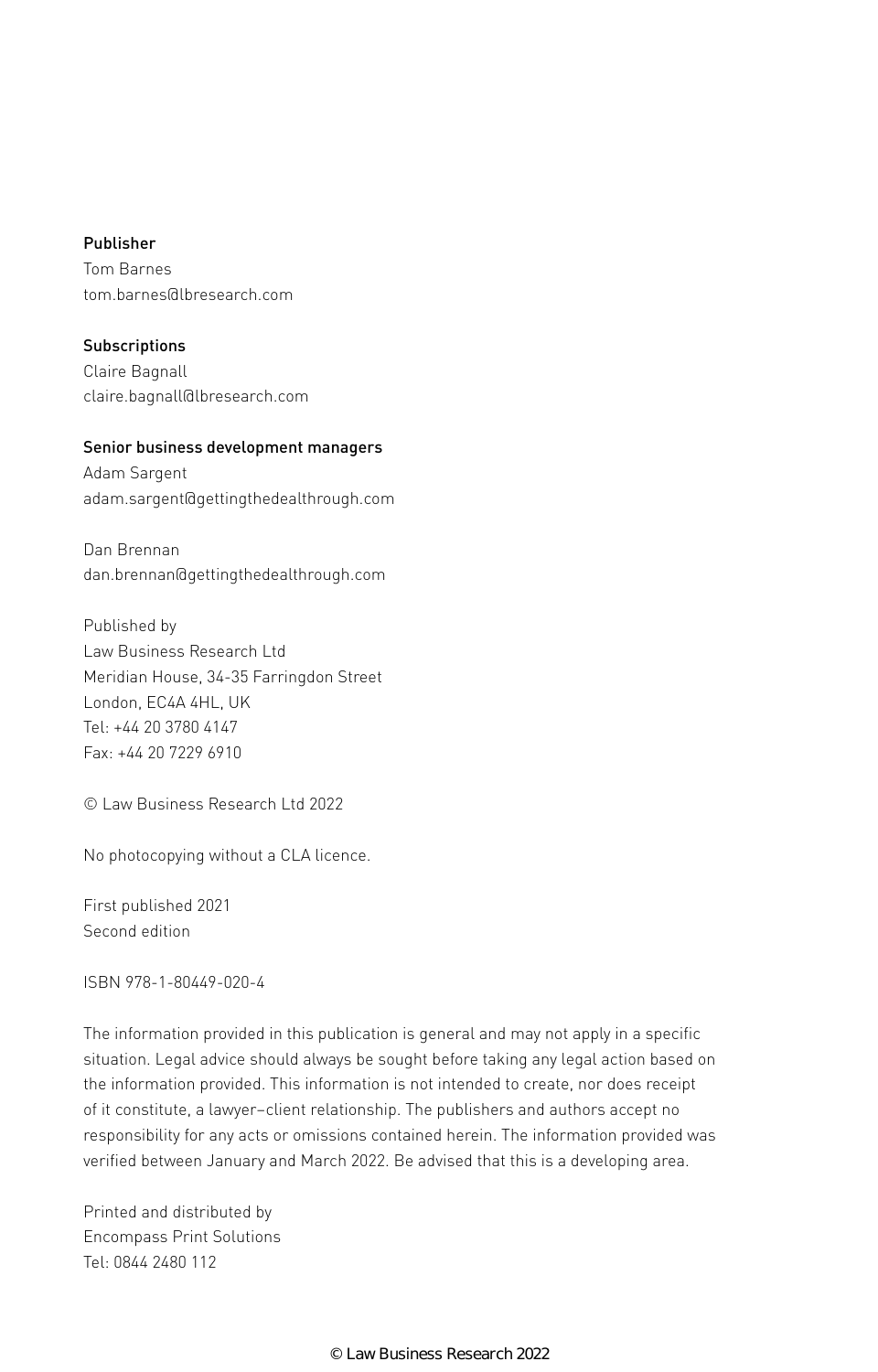### **Acknowledgements**

The publisher acknowledges and thanks the following for their assistance throughout the preparation of this book:

#### ANDERSON MORI & TOMOTSUNE

#### CITY-YUWA PARTNERS

HIBIYA-NAKATA

KOJIMA LAW OFFICES

MOMO-O, MATSUO & NAMBA

MORI HAMADA & MATSUMOTO

NAGASHIMA OHNO & TSUNEMATSU

NISHIMURA & ASAHI

OH-EBASHI LPC & PARTNERS

SOJITZ CORPORATION

**SOUTHGATE** 

TMI ASSOCIATES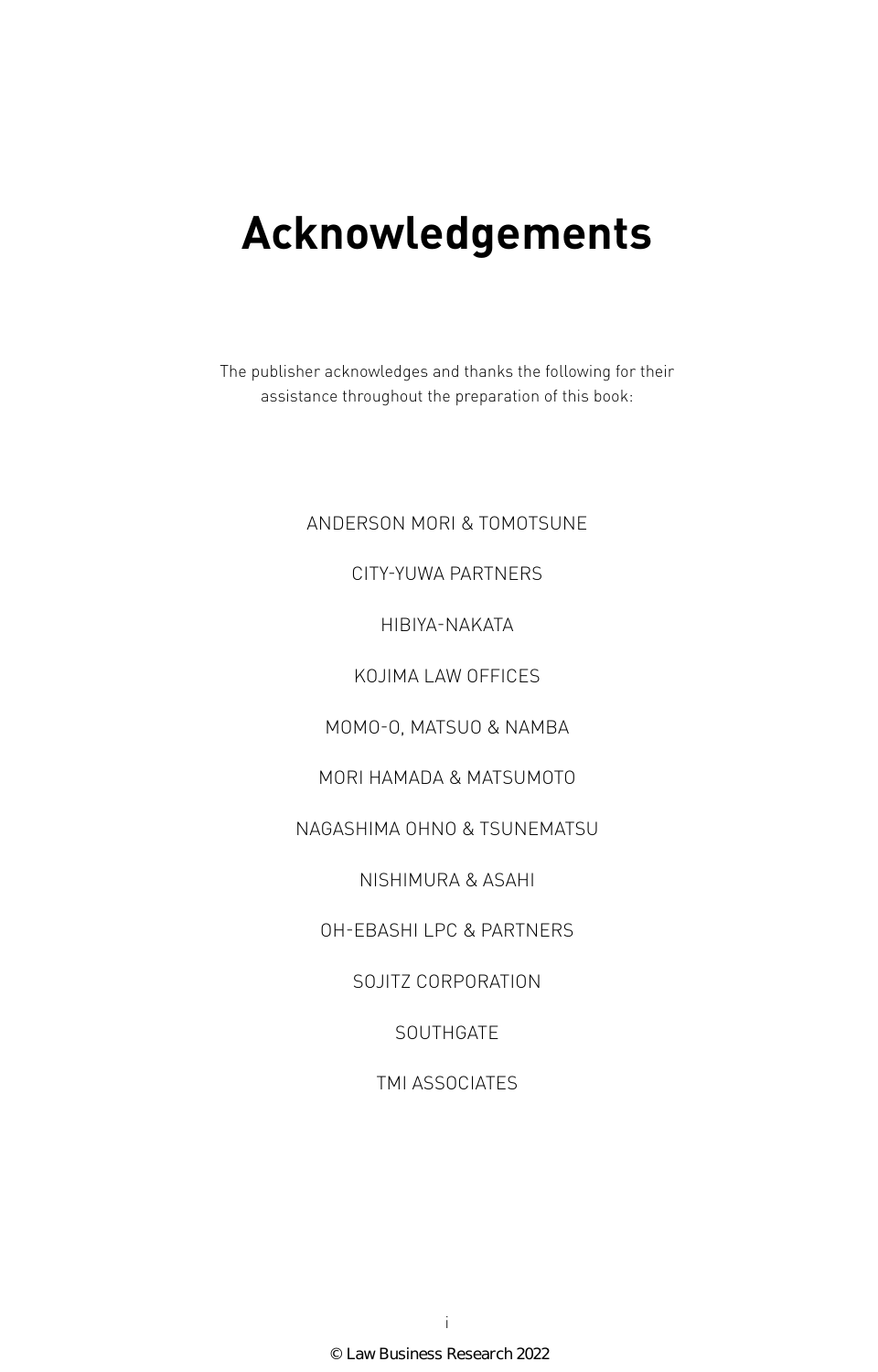### **About the editor**



#### **Tatsuya Morita** Sojitz Corporation

Tatsuya Morita is chief operating officer in the legal department at Sojitz Corporation. He has worked as in-house counsel for Sojitz Corporation, which is one of Japan's major trading firms. He has broad experience in domestic and overseas M&A transactions in various industrial sectors, such as chemical, mineral, energy, machinery and others. Mr Morita also has expertise in corporate reorganisations and restructurings, as well as corporate law and general contractual matters, and in addition has overseas experience in the United States, Indonesia and Singapore.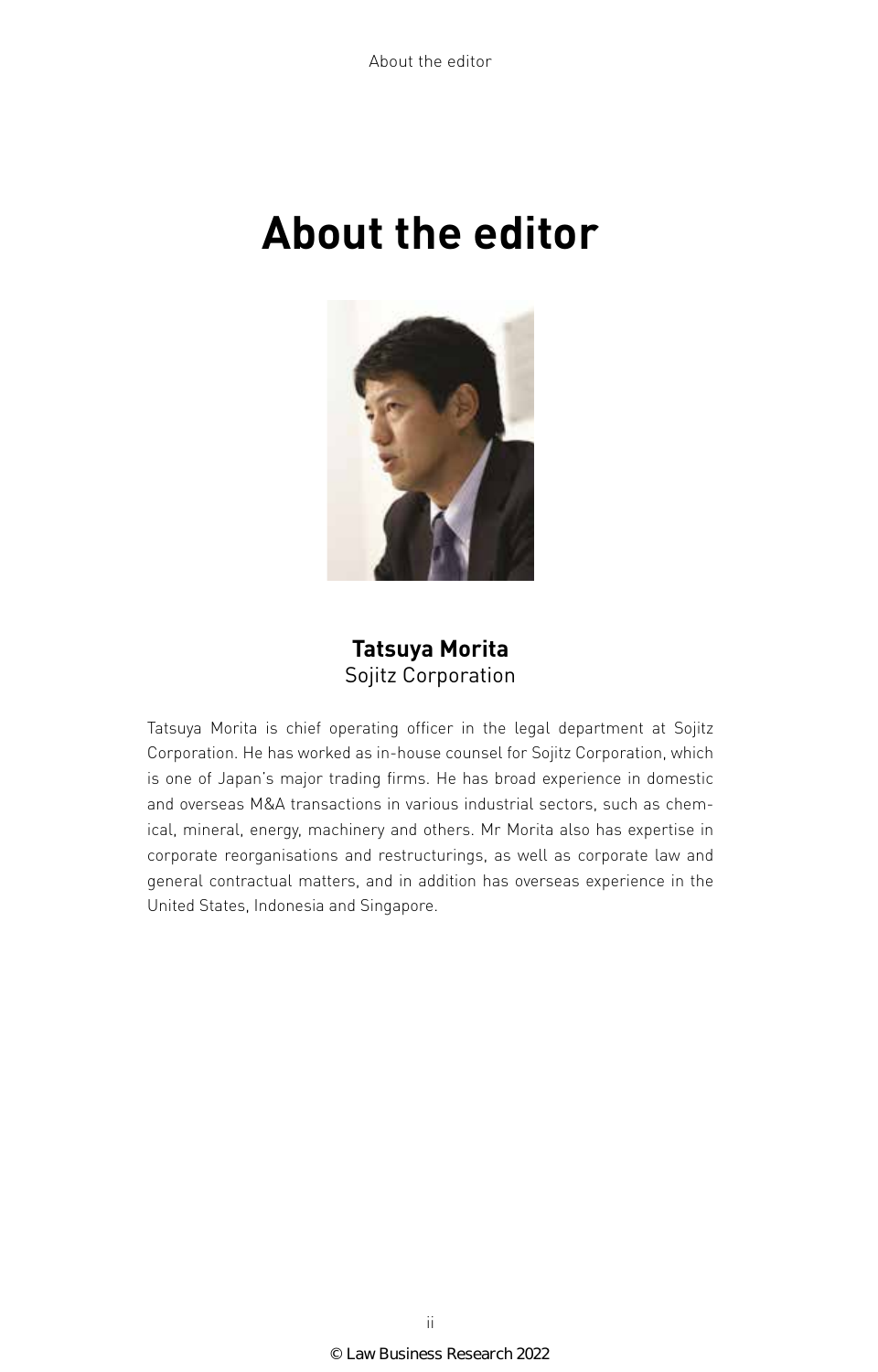Contents

### **Contents**

|              | Tatsuya Morita                                                                                                                  |
|--------------|---------------------------------------------------------------------------------------------------------------------------------|
| 1            | Tatsuya Morita                                                                                                                  |
| $\mathbf{2}$ | Takashi Toichi, Masanori Bito and Masato Tanaka                                                                                 |
| 3            | Kosuke Hamaguchi and Ryohei Tanaka                                                                                              |
| 4            | Shigeki Tatsuno, Tsunemichi Nakano, Chiharu Yuki and Shogo Tsunoda                                                              |
| 5            | Daiki Ishikawa, Hiroko Kasama and Aritsune Miyoda                                                                               |
| 6            | Transaction Structures for Private Company M&A - Carve-outs and Other Deals52<br>Yoshiyuki Kizu, James Campbell and Yuki Takada |
| 7            | Norio Mitsuuchi, Harold Godsoe and Kohei Honda                                                                                  |
| 8            | Akira Nagasaki                                                                                                                  |
| 9            | Eric Marcks, Mangyo Kinoshita, Takahito Fujii, Akira Kawashiro and Pamela Cavallo                                               |
| 10           | Takashi Hirose                                                                                                                  |
| 11           | Nobuo Nakata and Takanari Sekiguchi                                                                                             |
| 12           | Tsuyoshi Suzuki, Shin Setoyama and Naoki Aso                                                                                    |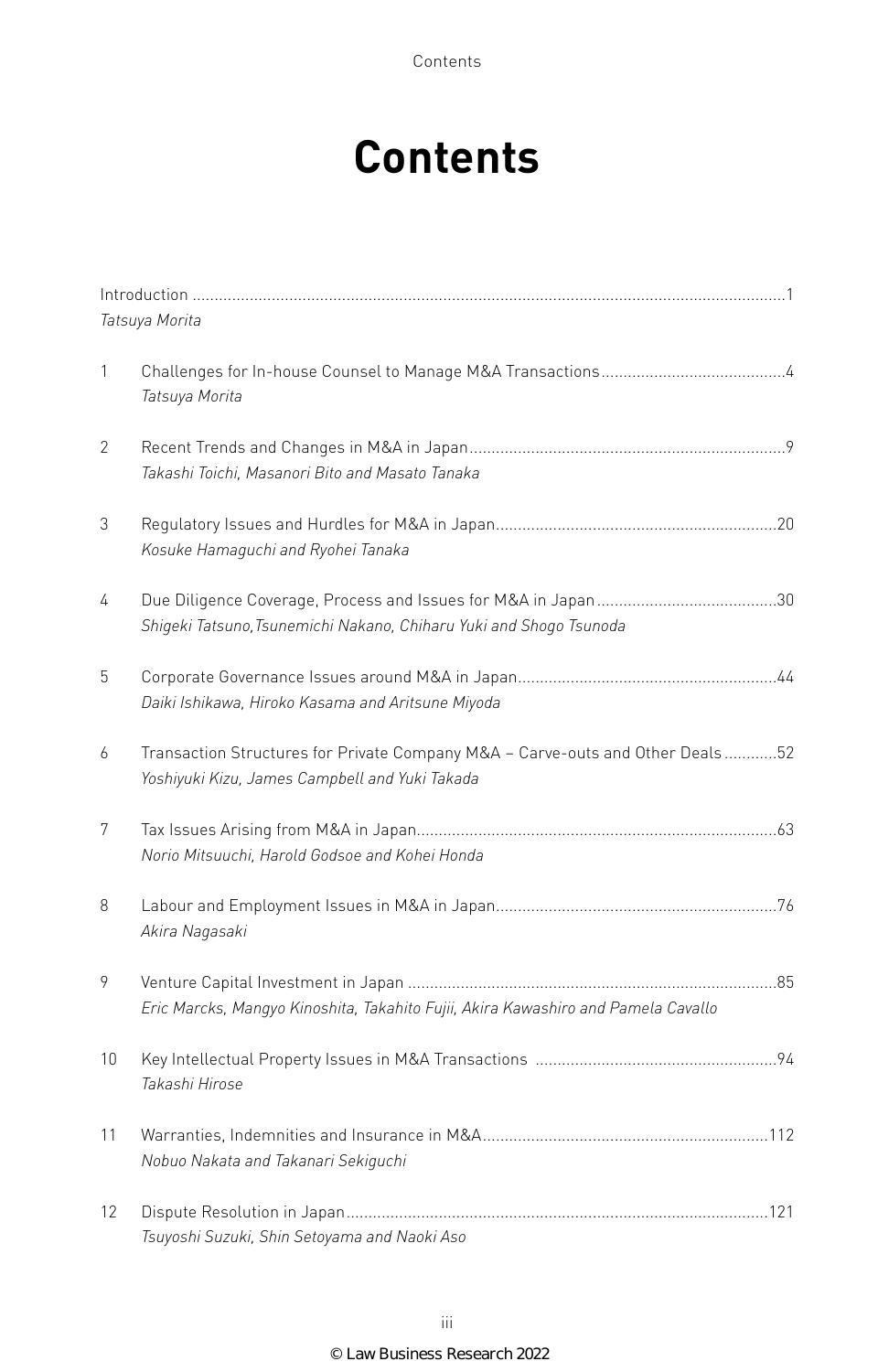#### Contents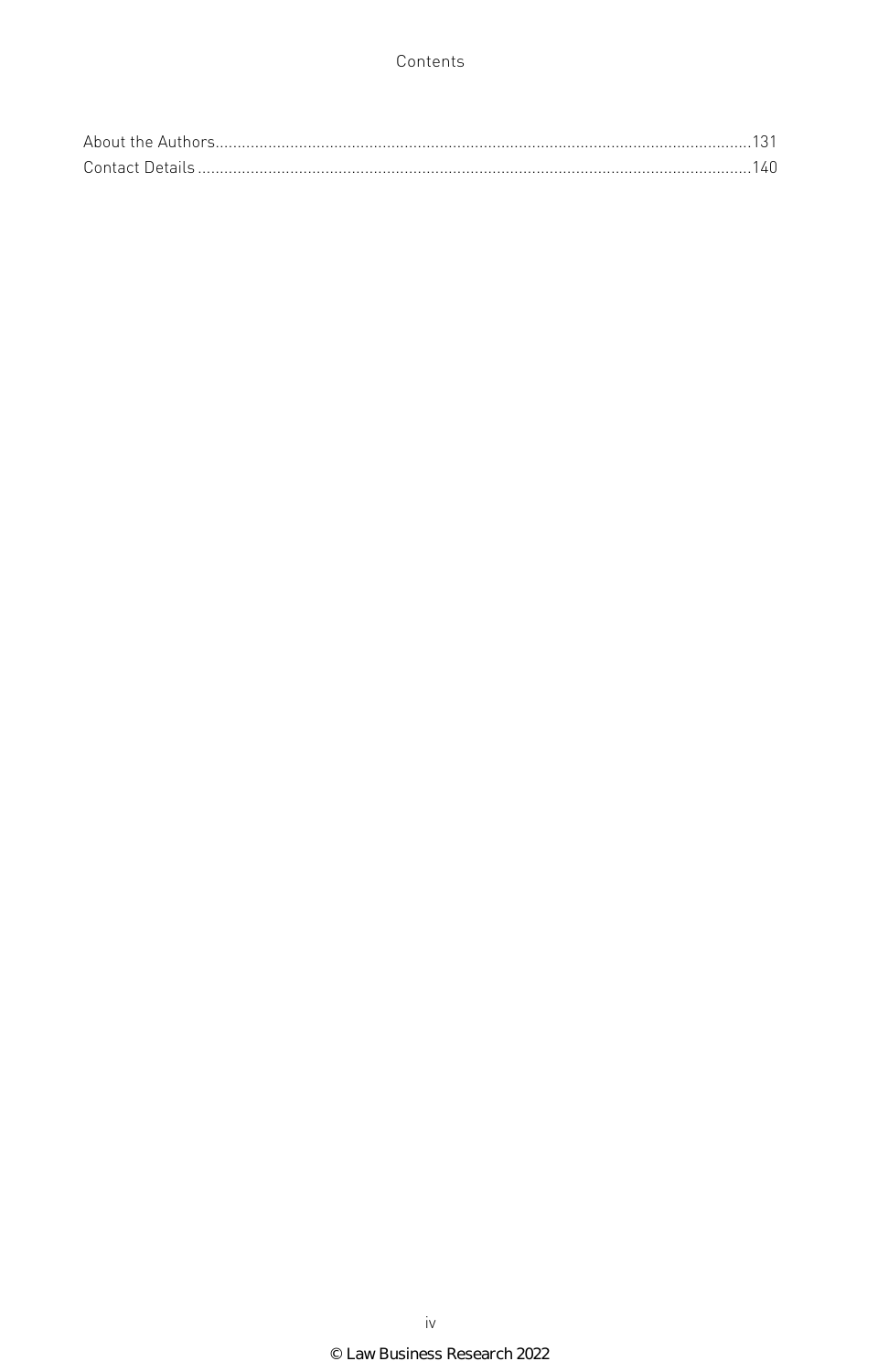### Labour and Employment Issues in M&A in Japan

#### **Akira Nagasaki1**

#### **Overview**

For M&A transactions in Japan, typical key issues for employment and labour are:

- which employees are transferred;
- whether the buyer needs to keep the same terms and conditions for the transferred employees; and
- post-merger integration.

We shall additionally touch on issues typically observed in HR due diligence for M&A transactions in Japan.

#### **Key statutes**

Japan is a civil law jurisdiction similar to continental European countries like Germany and France, and the law is based on statutes. The primary statutes applicable for employment and labour issues are the Labour Standards Act (LSA), which provides regulations for the protection of employees, such as minimum working hours,<sup>2</sup> the Labour Contracts Act (LCA),3 which provides rules for entering into and terminating employment contracts, and the Labour Union Act (LUA), which provides rules for union affairs.<sup>4</sup> The Companies Act<sup>5</sup> is the general statute that provides the rules for corporate governance, including various M&A transactions; however, the Companies Act provides almost no rules for employment and labour issues related to M&A. Additionally, a specific statute for employment and labour issues exists for a company split, as described later in this chapter.

<sup>1</sup> Akira Nagasaki is a partner at City-Yuwa Partners.

<sup>2</sup> Act No. 49 of 7 April 1947.

<sup>3</sup> Act No. 128 of 5 December 2007.

<sup>4</sup> Act No. 174 of 1 June 1949.

<sup>5</sup> Act No. 86 of 26 July 2005.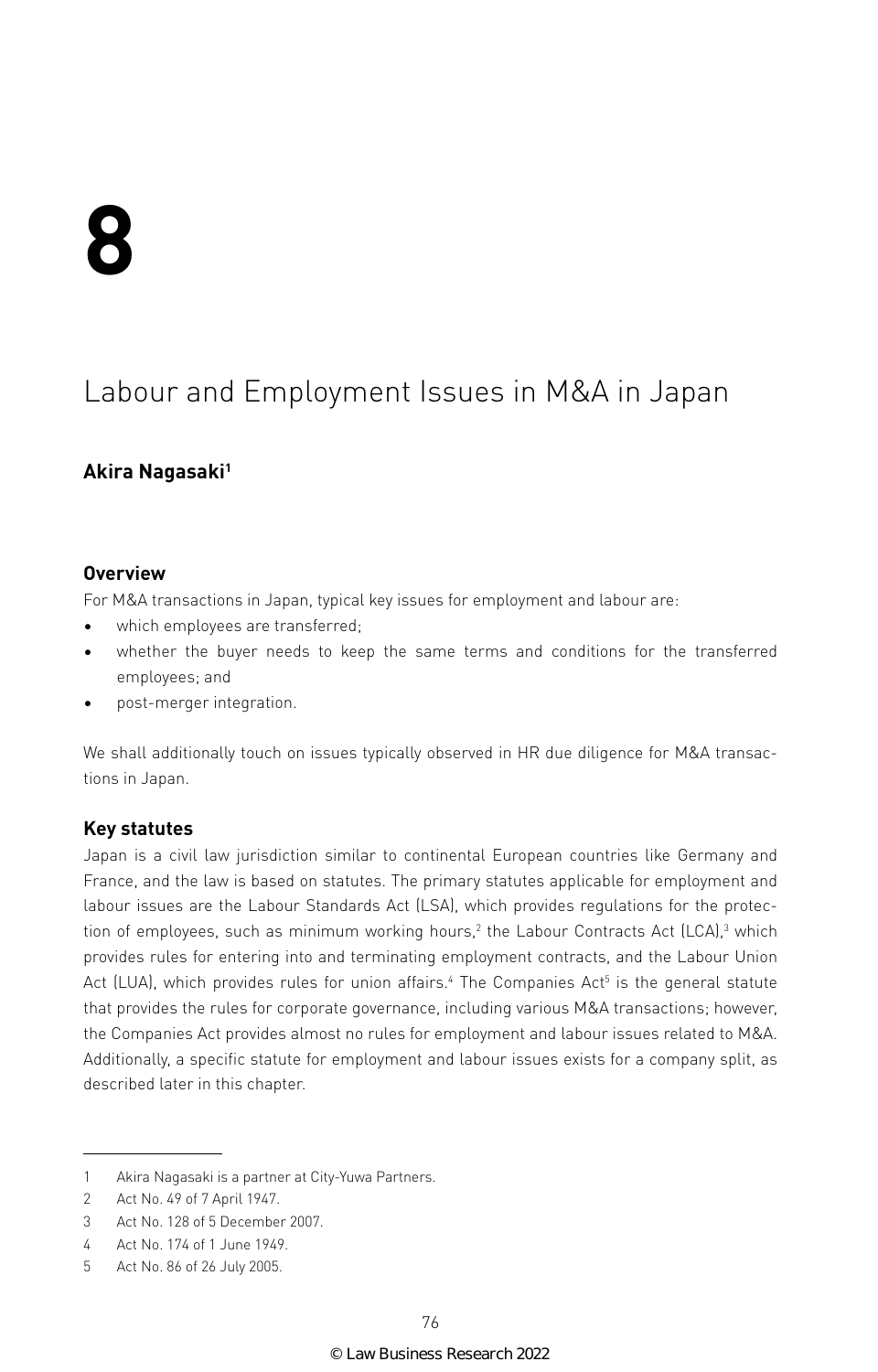#### **Types of transactions – basic principle**

The basic principle of the assumption of employment contracts in an M&A under Japanese law is that if the M&A transaction involves a 'comprehensive assignment' of the seller's rights and obligations to the buyer, employment contracts will be automatically transferred as-is as part of the transaction. The comprehensive assignment concept is similar to the common law concept of transfer by operation of law.

#### Share deal

In a share deal (typically the simple sale and purchase of shares),' the entity will remain legally unchanged, meaning there is no need to transfer employment contracts to another entity. Thus, no issues will arise in a share deal concerning the transfer of employees and their employment contracts. However, if the employees participated in health insurance and pension plans requiring the company to belong to a particular corporate group, the share deal results in the company leaving from such group. We explain this issue in the relevant section.

#### Asset deal (business transfer)

Under Japanese law, an asset deal is understood as an M&A transaction where an entire operating business unit, including its related contracts (including employment contracts) and its associated assets (eg, movables and immovables), are transferred from one legal entity to another. Under Japanese law, an asset deal is not a comprehensive assignment but a collection of individual assignments of related contracts and assets. Thus, to have the seller's employees transferred, the buyer must obtain consent from every employee involved.

#### Merger

A merger under Japanese law is a transaction where two or more companies legally fuse to form one company. A merger is done by either two or more companies dissolving to create one new company (consolidation-type merger) or one company surviving and the other companies being dissolved and absorbed by the surviving company (absorption-type merger). All employment contracts will be assigned to the new company or the surviving company as-is, and there is no need to obtain individual consent from the employees.

#### Company split (demerger)

A company split (demerger) is the legal opposite of a merger. It involves splitting a company into two or more companies (incorporation-type company split) or transferring a business unit to another company (absorption-type company split). The company split was introduced in 2001 to add a new M&A transaction with the effect of 'comprehensive assumption'. In a sense, a company split is a type of asset deal with a comprehensive assumption of the seller's rights and obligations by the new company or the absorbing company.

<sup>6</sup> Other types of share deals are stock swaps and stock transfers, which are used to create holding companies. As the legal effects on employment contracts are the same as with a simple share sale and purchase, we shall not further detail these categories.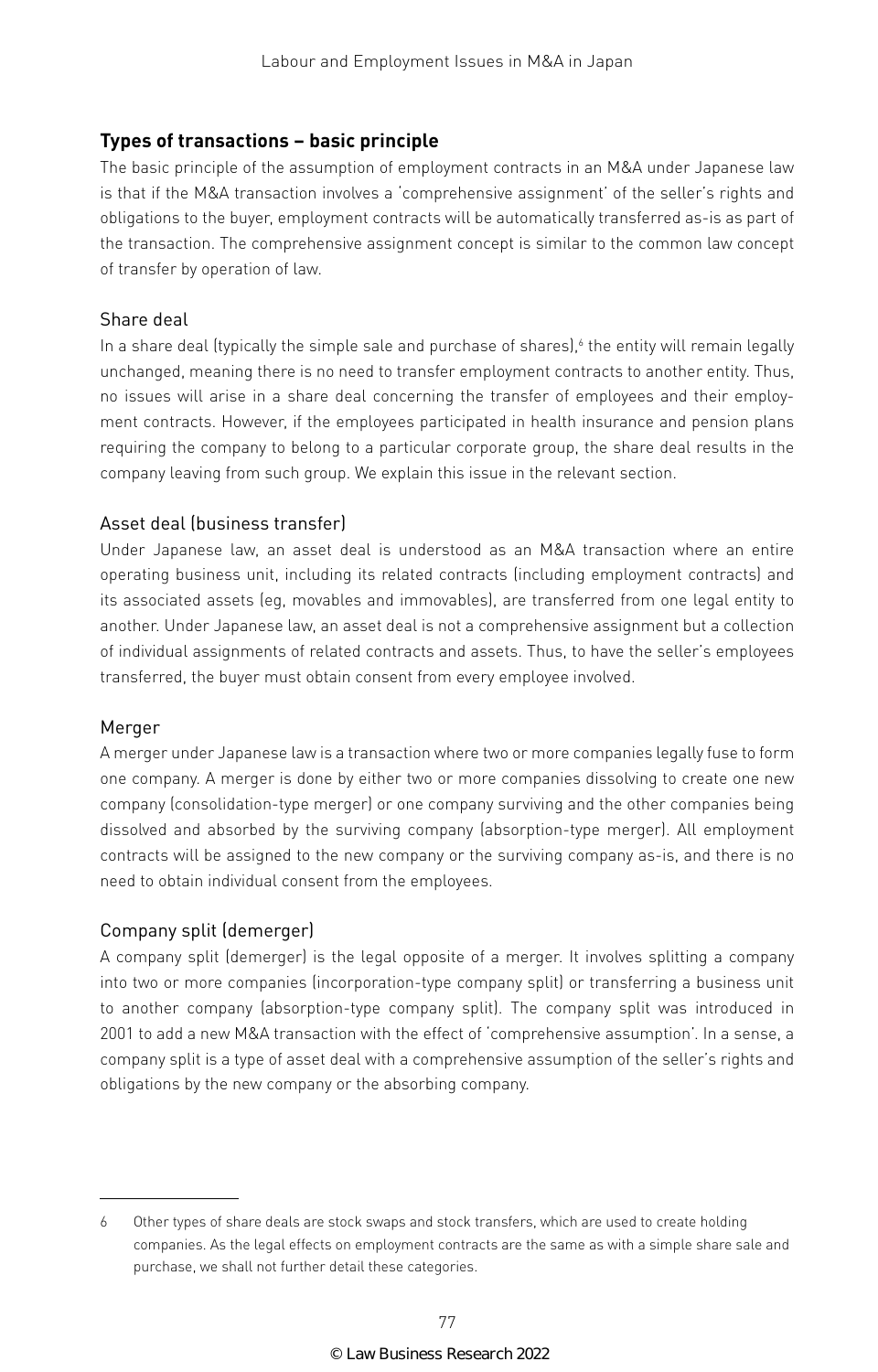| <b>Transaction</b> | Type                   | <b>Individual consent</b><br>from employees | Employee involvement (legal)     |
|--------------------|------------------------|---------------------------------------------|----------------------------------|
| Share deal         | Non-transfer           | Not required                                | None                             |
| Asset deal         | Individual transfer    | Required                                    | Yes, requiring consent           |
| Merger             | Comprehensive transfer | Not required                                | None                             |
| Corporate split    | Comprehensive transfer | Not required                                | Yes - notification and objection |

#### Summary of types of M&A transactions

#### **Procedures for transfer**

#### **Overview**

There is no obligation to consult employees in any of the M&A transactions outlined above except for the company split. Unlike some European jurisdictions, a Japanese company does not have a labour council or a similar body, and labour is not structurally represented in its management. Below, we explain the procedures for each type of transaction, focusing on the employment and labour aspects.

#### *Share deal*

A share deal will be executed between companies without any labour consultation. As noted, the company itself will not change, and it will be status quo for employees. However, suppose a company becomes a subsidiary of a different company or a member of a different group of companies. In that case, the new management may wish to adjust the terms and conditions of employment to align with those of the new parent company or the new company group. We explain this issue in another section.

#### *Asset deal*

As noted, individual consent from the employees being transferred to the buyer company is needed in an asset deal. Legally, the employment contract with the seller company will be terminated, and a new agreement will be entered into with the seller company. In effect, the buyer company will negotiate the terms and conditions of the new employment contract to align them with its existing employees. However, the employees may refuse the transfer because individual consent is required. As a result, it will be challenging for the seller company to downgrade the terms and conditions of employment while upgrading them will be relatively easy. There is no requirement to hold bargaining sessions with the employees unless a union exists. However, it is still common to announce the transaction to the affected employees and have a Q&A session to achieve a smooth transfer of employees.

In an asset deal involving numerous employees, conducting individual negotiations for obtaining consent may be impractical. Instead, consent is commonly obtained by requesting employees sign a uniform consent form.

#### *Merger*

Unlike a share deal, the merging companies are structurally changed. For example, suppose two companies are merging. In that case, both companies are dissolved to form a new company (incorporation-type merger), or one company is dissolved and is absorbed into the other company (absorption-type merger). Employment contracts are assumed as-is by the new company or the absorbing company. Suppose the new company or the absorbing company wishes to amend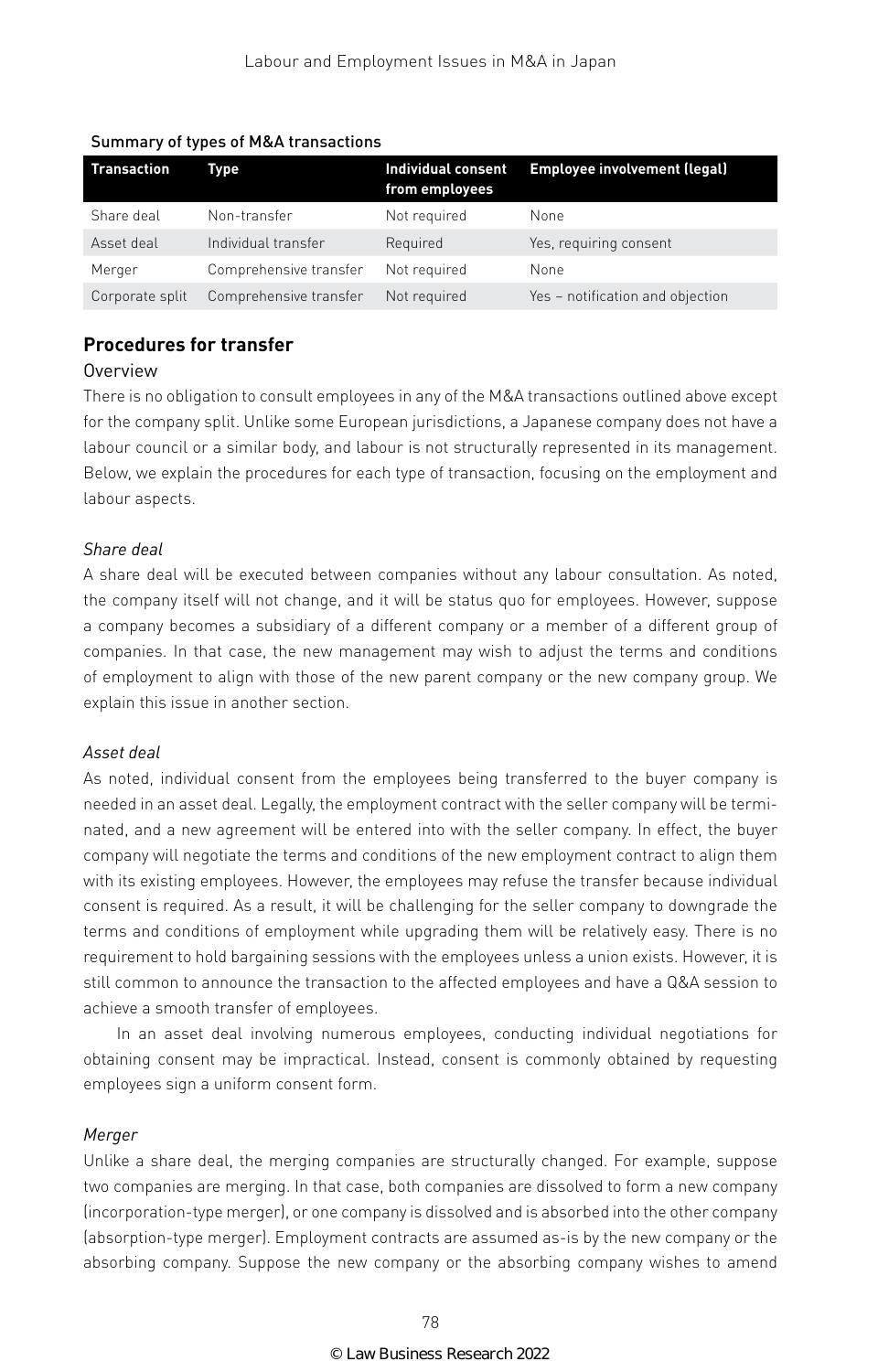the terms and conditions of employment of the acquired employees to align with those of its existing employees. In that case, it needs to be achieved through a post-merger integration (PMI) process.

In addition to the individual employment contracts, the buyer will need to determine what to do with the 'work rules' of the company being merged/absorbed. In Japan, a workplace with 10 or more employees needs to have in place 'work rules' (also translated as the 'rules of employment'). Work rules are similar to employee handbooks found in many international companies and provide the basic terms and conditions of employment uniformly applicable to the employees, such as standard work hours, holidays, rules for leave, company discipline, termination, etc. In a merger, the new company or the absorbing company will also assume the company's work rules it merges or absorbs. This will result in the company having two or more work rules, meaning different rules will apply to employees depending on which company they belonged to before the merger. This is usually not a preferred outcome of a merger, and post-merger integration needs to be implemented to unify the work rules.

#### *Company split*

#### General process

A company split is unique among M&A transactions in Japan in that the law requires involvement by the employees. This employee-involvement process is provided explicitly in the Act on the Succession to Labour Contracts upon Company Split<sup>7</sup> (often referred to as the Workers Assumption Act).

The general flow of the legal process is as follows:

- 1 The company will notify the employees to be transferred to the new company (in an incorporation-type split) or the absorbing company (in an absorption-type split).
- 2 The subject employees have the right to object if they believe they were misclassified (ie, not belonging to the division that was split or belonging to the division that was split).
- 3 If the company does not challenge the objection, the employee will either stay with the former company or be transferred due to the split.
- 4 If the company challenges the objection, the matter needs to be resolved through a dispute resolution process (typically in court and mediation).
- 5 The Workers Assumption Act also requires the company to discuss the transfer details with the employees before the notification. Also, it requires the company to use its efforts to achieve 'understanding and cooperation' (ie, consent). The notice to the employees needs to be made on the earlier of: (1) the date the prior disclosure items regarding the company split are disclosed (in accordance with the Companies Act) or (2) the date the convocation notice of the general shareholders' meeting for approving the company split is sent. These dates are when the company split procedure is officially initiated.

Likewise, as with a merger, the terms and conditions of employment will be assumed by the seller as-is, and changing these needs to be made in the post-merger integration process.

<sup>7</sup> Act No. 103 of 31 May 2000.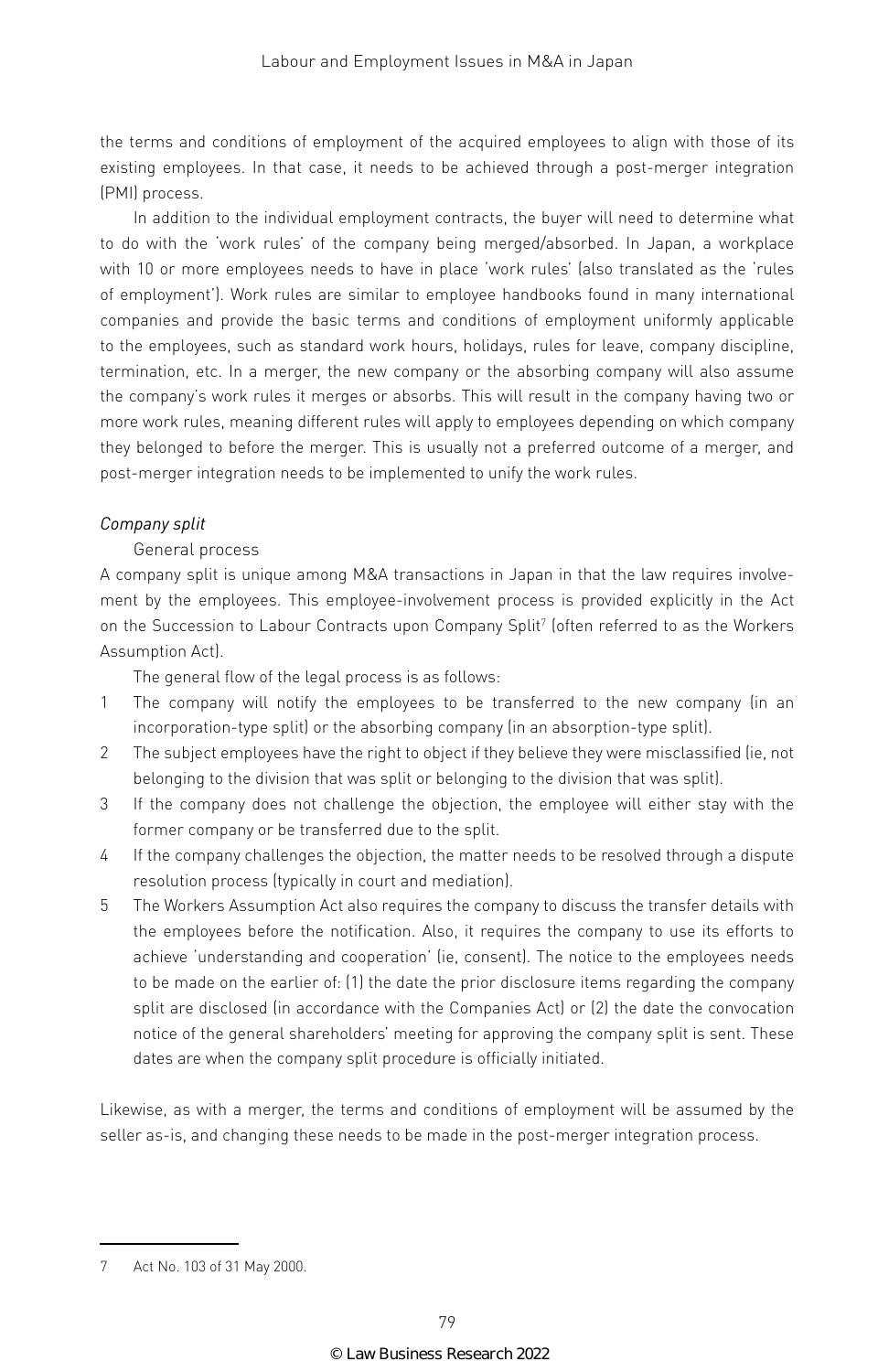#### Trade union

If a trade union exists, the notification also needs to be made to the trade union. If a collective bargaining agreement exists between the company and the trade union, this will be assumed by the new company or the absorbing company. In essence, the union at the company being split will also be split and assumed by the new company or the absorbing company. However, for any terms of the collective bargaining agreement that do not relate to the terms and conditions of employment (eg, union shop agreements and benefits offered to trade unions such as free use of company facilities), the splitting company and the trade union may determine, through a mutual agreement, the terms that will be assumed by the new company or the absorbing company.

#### **Post-merger integration**

The following are typical post-merger integration issues in Japanese M&As. For the purpose of this section, all integration made after an M&A transaction, regardless of the type of the transaction, shall be referred to as post-merger integration (ie, shall apply to all types of M&A, not only a merger).

#### Aligning the terms and conditions of employment

As noted, the acquirer may wish to align the assumed employees' terms and conditions of employment. This will be an issue mainly for a transaction where the terms and conditions of employment are assumed as-is, namely, a merger and a company split.

Under Japanese employment law, the employer may not unilaterally change the terms and conditions of employment as it sees fit. Instead, the employer needs to obtain individual consent from the employees. However, the court has allowed an exception to this, which was later codified into a statute (article 10 of the LCA). Article 10 of the LCA provides that if the work rules are to be changed to the detriment of the employees, then it needs to be 'reasonable in light of the extent of the disadvantage to be incurred by the worker, the need for changing the working conditions, the appropriateness of the contents of the changed rules of employment, the status of negotiations with a labour union or the like, or any other circumstances pertaining to the change to the work rules'. In essence, a post-merger integration where the terms and conditions of the work rules applying to the assumed employees are aligned with those of the new or absorbing company's work rules would generally be considered 'reasonable' under article 10 of the LCA. However, if it involves a drastic change to the employee's detriment, its enforceability will be suspect. Therefore, it is advisable to introduce mitigation measures, such as a transition period and mixing with changes that benefit the affected employees (such as pay raise), instead of being all negative.

#### Pension or retirement allowance

Many Japanese companies offer pensions or retirement allowances to their employees. These will also be assumed in a merger and company split, and the buyer should review whether the company or the division being assumed has enough reserves to fund the assumed pensions and retirement allowances. Suppose a pension or other retirement allowance scheme is tied to the assumed employees being employed by a company that is a member of a particular group of companies, and the M&A results in the company leaving the group. In that case, the buyer may need to make special arrangements to maintain the former benefits as much as possible.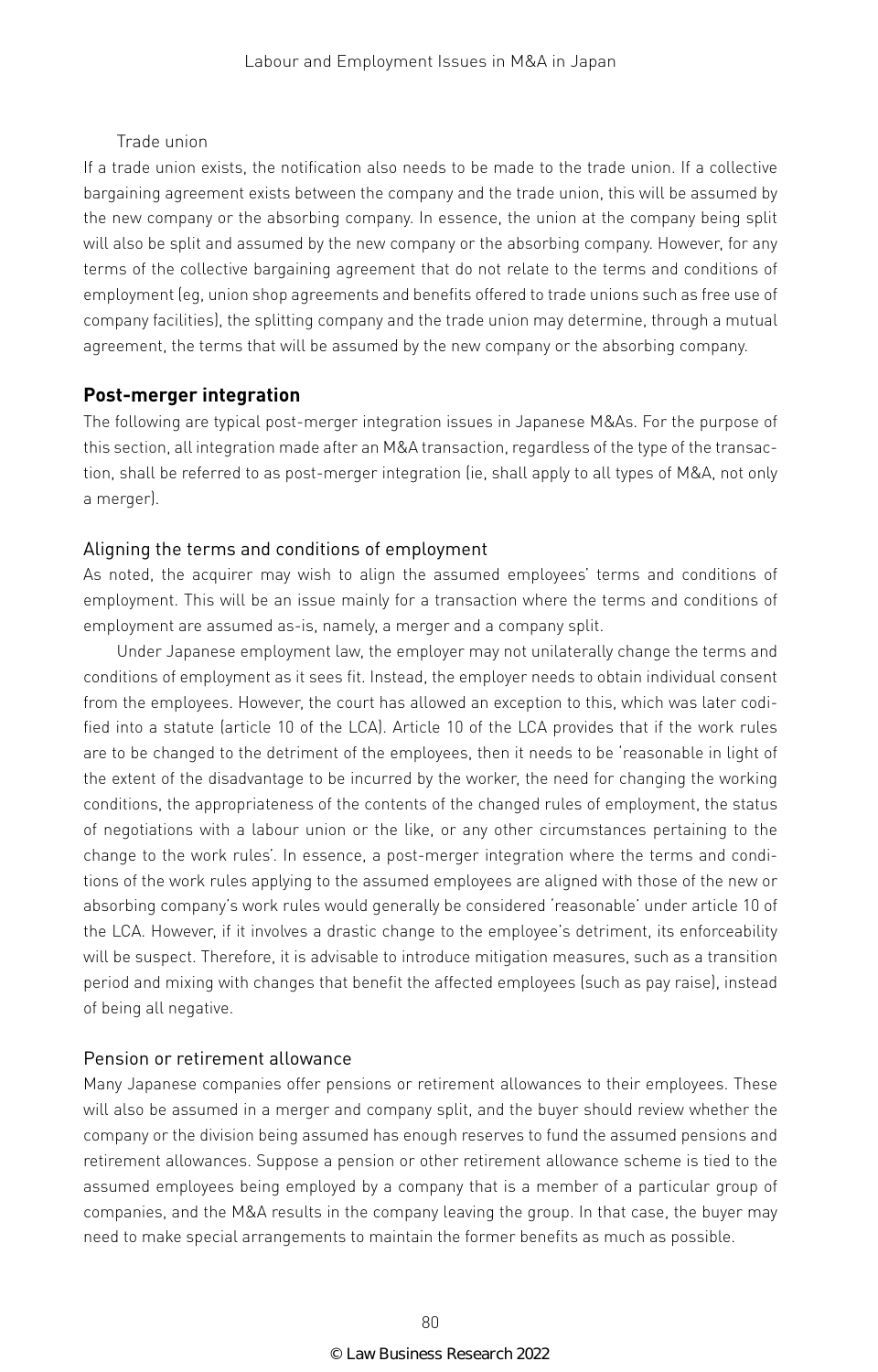#### Can employees be dismissed?

The conclusion is that M&A cannot by itself be a justified reason for redundancy. Under Japanese law, employers must have cause to terminate employment contracts. The cause for termination is strictly scrutinised in a Japanese court. It will generally require the termination to have been an unavoidable consequence of the employee's actions or the company's economic status. If not, the court will determine the termination to have been abusive and reject its enforceability. Concerning dismissal of employees concurrent with M&A (ie, redundancy), courts in Japan require that termination of the contract meets the four criteria for redundancy:

- necessity (ie, the employer needed to decrease the number of personnel);
- effort to avoid dismissal (ie, the employer made efforts to avoid dismissal, meaning alternatives to dismissal such as cutting costs other than human resources);
- reasonable selection (ie, the employer was fair in its process of selecting employees to be dismissed); and
- due process (ie, the employer followed the due process for termination of employment).

There is an argument whether these four criteria should be treated as valid criteria (meaning all four conditions needs to be met) or merely considerations that the court will look into. Still, in practice, the company should review all four conditions.

Generally, an M&A should improve the economic situation of a company, and termination due to redundancy may not be a possible option as the reason for termination will diminish. If the buyer wishes to streamline its acquired workforce, it may need to achieve this by seeking mutual separation instead of termination.

The buyer may also wish to select only employees it sees as competent. However, dismissing employees for incompetence is not an easy task in Japan owing to the courts' strict scrutiny and is generally not suitable for managing collectively.

#### **HR due diligence**

The following legal issues are common in M&A transactions in Japan and are commonly reviewed in legal HR due diligence.

#### Unpaid salary

Unpaid salary typically occurs by way of unpaid overtime. According to the LSA, an employer may not cause its employees to work more than 40 hours a week and eight hours a day (statutory work hours). In addition, an employer must establish one rest day per week (typically a Sunday) (statutory rest day).

The LSA further provides that an employer must pay overtime premiums for any hours of work that exceed statutory work hours (overtime work), that is done between 10pm, and 5am (late night work) and that are performed on statutory rest days (rest day work).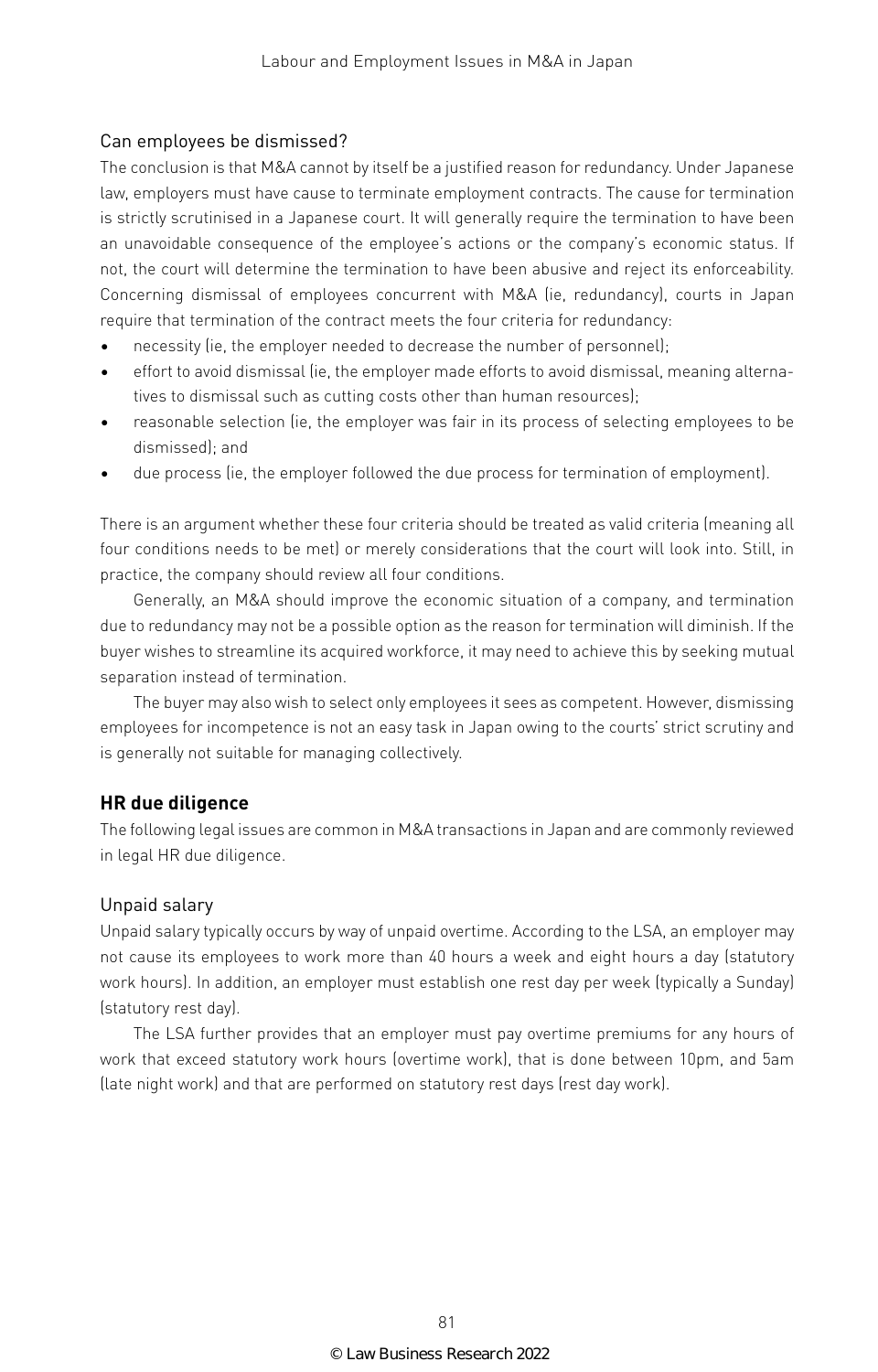| Type                                     | Rate of premium (compared with normal hourly wage) <sup>8</sup> |
|------------------------------------------|-----------------------------------------------------------------|
| Overtime work (60 hours/month or less)   | 25 per cent or more                                             |
| Overtime work (more than 60 hours/month) | 50 per cent or more                                             |
| Late night work                          | 25 per cent or more                                             |
| Rest day work                            | 35 per cent or more                                             |
| Overtime work and late light work        | 50 per cent or more                                             |
| Rest day work and late night work        | 60 per cent or more                                             |

Overtime premiums for each type of overtime

An employer needs to enter into a labour–management agreement with a trade union organised by a majority of the employees at the workplace or, if no such trade union exists, with a person representing the majority of the employees to make its overtime work or rest day work. This agreement is called a '36 Agreement' because it is based on article 36 of the LSA, and it is essential to check whether this agreement is in place.

A common issue with overtime is 'illegal' overtime, typically lacking a 36 Agreement (without the 36 Agreement, the company may not make its employees work overtime) and misclassification of employees. Both commonly result in unpaid overtime, and the latter (ie, misclassification) occurs because, under the LSA, 'managerial' employees are exempt from work hour regulations, including payment of overtime premiums. In other words, a company is not required to pay for overtime work and rest day work for managerial employees (please note that this exemption does not apply to late night work, ie, managerial employees are always compensated for late-night work). Courts and regulatory authorities adopt a restrictive definition of managerial employee. According to the definition, a managerial employee is limited to employees close to management ('management' here means the directors and officers of a company). Managers of entire departments and factory chiefs would count as 'managerial', but having subordinate employees does not automatically make one a managerial employee (ie, team leaders and the like are not managerial employees). In a famous case where a hamburger chain store manager sued the franchise owner for unpaid overtime, the court determined that these store managers were non-managerial because of their lack of discretion in their work and having no say in the company's management.<sup>9</sup> In general, if a company classifies a substantial proportion of its employees as managerial (such as 20 to 25 per cent), then such classification is suspect. The percentage of managerial employees is an important point to check in an HR due diligence.

If the seller classifies too many employees as managerial, it may result in significant contingent liability. If the court finds the non-payment was made in bad faith, it could order double pay, which is essentially a type of punitive damages.

#### *Fraudulent company split*

In a company split, the remaining company may have insufficient funds to pay for unpaid salaries to its employees if the new company or the absorbing company assumed the bulk of assets. Under the Workers Assumption Act, an employee is entitled to seek payment proportionate to the

<sup>8</sup> It is rare for a company to offer more than the legal minimum for overtime premiums.

<sup>9</sup> *Japan McDonalds* Case, Tokyo District Court Judgement dated 28 January 2008.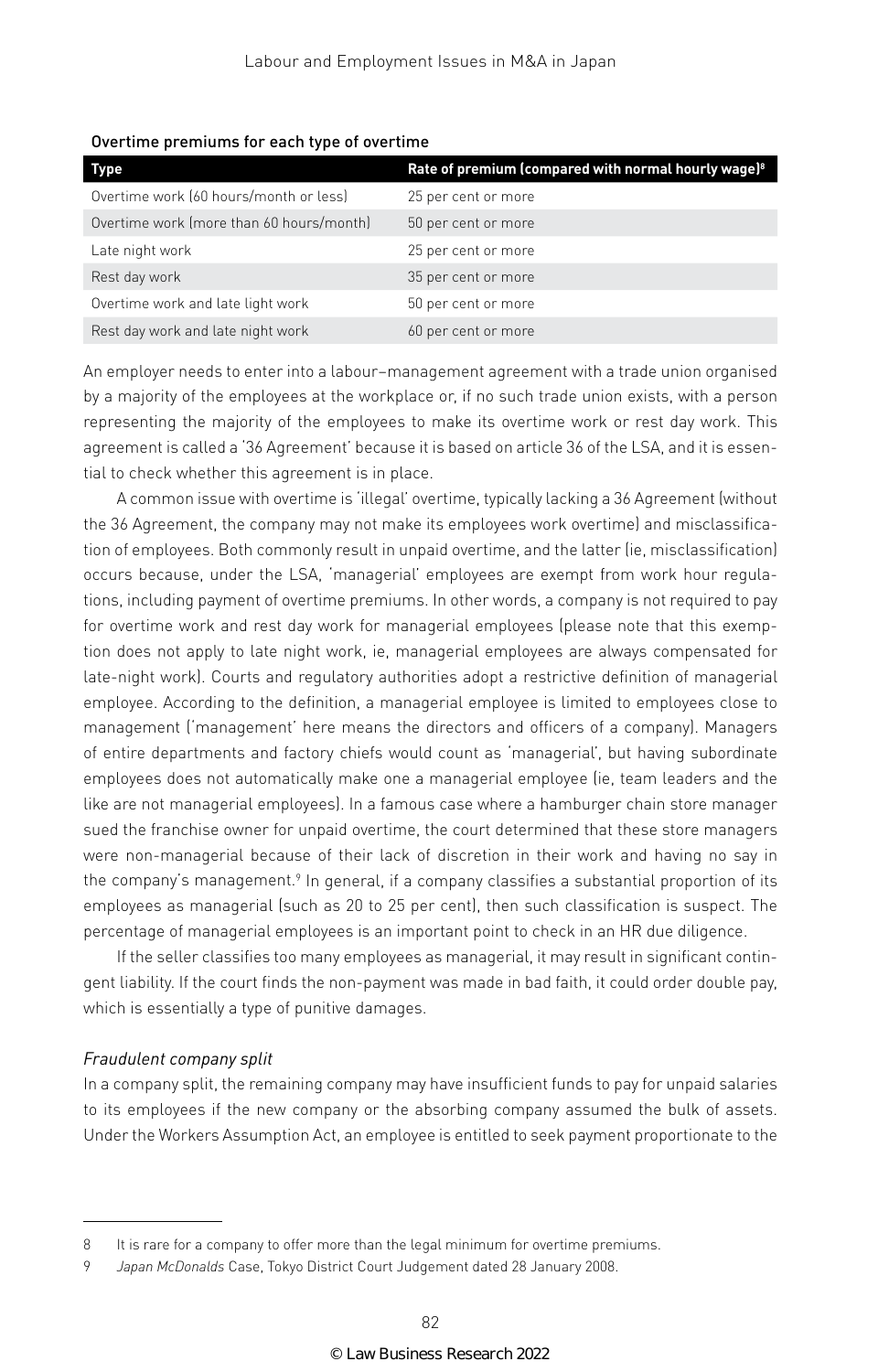value of assets assumed by the new company or the absorbing company if the splitting company was aware that it would have insufficient funds to pay unpaid salary after the company split.

#### Overtime as a health issue

Excess overtime is also a health issue for employees and is one-factor government authorities will look into when determining eligibility for worker's compensation insurance payment. The government (the Ministry of Health, Labour, and Welfare) has two sets of worker's compensation insurance guidelines for illness related to overwork: one for cardiovascular diseases and another for mental health issues. According to the guidelines for cardiovascular diseases, if an employee was working overtime hours more than 100 hours per month during the one month before the onset of the illness or over 80 hours per month during the period of six to 12 months before the onset of the disease, a strong correlation can be made with the disease and overtime work. The guideline for mental health provides that correlation will be determined together with other events that may adversely affect mental health (ie, stress) for work over 100 hours per month for two months or 120 hours per month for one month immediately before the onset of the illness, but if the employee was doing overtime for 160 hours a month or 120 hours every three weeks immediately before the onset of the disease, then overtime itself will be seen as a substantial cause for the mental illness.

In HR due diligence, the buyer should look out for these work hours, which is a common question for due diligence sessions.

#### **Disputes**

Common disputes are unpaid wages (typically unpaid overtime), wrongful termination, harassment claims, and work-related injury or death claims. The first has been discussed, and contingent liability will be an issue.

Wrongful termination may become a material issue for an M&A if the seller had recently gone through redundancy and is subsequently challenged by its former employees (applicable to share deals, mergers and company splits). It is therefore essential to check that the seller has taken appropriate steps to mitigate the risks of being challenged, such as entering into mutual termination agreements that include a waiver and release clause or have taken the steps required by law (ie, whether the four criteria for redundancy have been met).

Harassment claims (owing to sexual harassment and bullying)<sup>10</sup> typically are non-material issues concerning an M&A deal (ie, will not become deal-killers) because Japanese courts do not award large amounts of damages for these claims. However, if numerous claims are made against the company, it hints at bad overall HR management and will be an issue that needs to be corrected post-merger. Also, if it involves predatory employees, the buyer should be aware of the incidences to deal with them appropriately post-merger.

Work-related injuries and deaths are also subjects of HR due diligence. If numerous incidents are occurring within the company, it suggests bad workplace safety management. Legally, work-related injuries and deaths are substantially covered by worker's compensation insurance, but unlike in other jurisdictions, employees could seek total compensation in court apart

<sup>10</sup> In Japan, a subcategory of workplace bullying, that is, that done by superiors, is typically an issue, and is called 'power harassment'.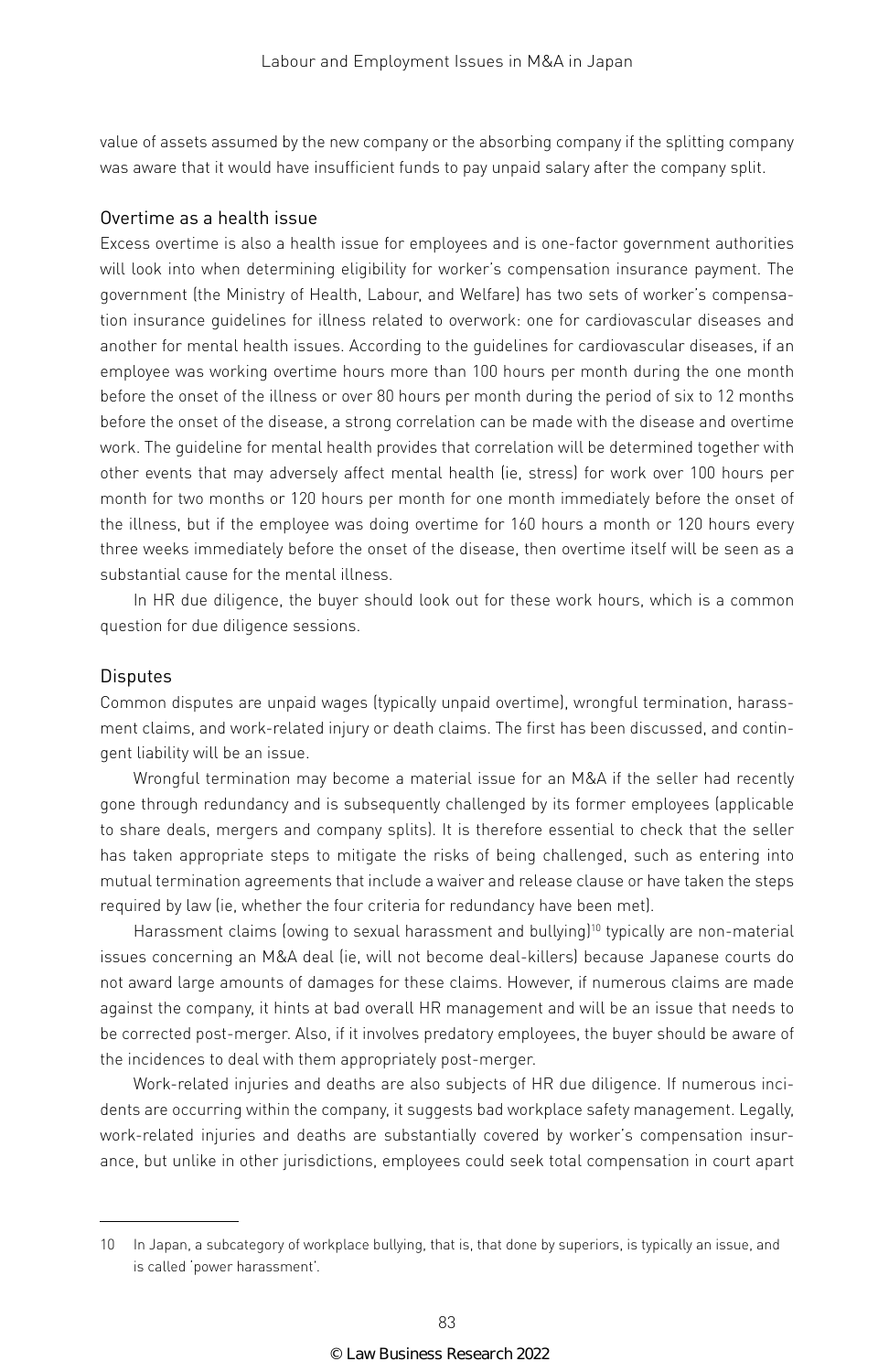from worker's compensation, and if the court determines that the coverage provided by worker's compensation insurance was not enough, the employer will be required to pay to cover the shortage.

#### Retention of key employees

The general rule under Japanese employment law is that the employee is free to leave employment by giving prior notice, which is in contrast to the termination rights of an employer, which, as noted, are restricted by law. In addition, the LSA prohibits contractual arrangements that restrict the free movement of employees, such as predetermined compensation (ie, an arrangement that sets a predetermined amount of damages for breach of contract by the employee) and offsetting against advances (ie, an arrangement that offsets an employee's wages against money advanced to the employee or a claim for the return of advances as a condition to providing labour). These rules mean that arrangements such as a retention bonus may be illegal and non-enforceable in Japan, depending on how they are structured.

An alternative way of retention may be to enter into employment agreements that include a non-compete clause. This does not fully replace a retention bonus scheme but may discourage critical employees from joining competitors. Under Japanese law, a non-compete clause is enforceable during the term of employment, as employees have a general duty to devote their services to the employer.

For non-compete clauses that affect post-employment, however, the legal interpretation is not clear-cut. Based on court precedents (there are no statutes that regulate this issue), the enforceability of post-employment non-compete clauses will be determined based on factors such as:

- whether there was a need for the non-compete clause;
- whether the employee was in a position such that a non-compete clause was necessary;
- whether the duration of non-competition was reasonably limited;
- whether the geographical scope of non-competition was limited;
- whether the scope of job or work covered by the restriction was reasonably limited; and
- whether compensation (ie, consideration) was offered.

In practice, all these factors are rarely met. Still, Japanese courts tend to uphold the enforceability of non-compete clauses for management-level or highly professional employees, but only for a period of one year or less. Non-compete clauses for ordinary employees or non-compete periods that extend multiple years are not likely to be enforceable.

#### Retention of all employees

In a Japanese M&A, the seller sometimes requests the buyer to retain all assumed employees and include such a clause in the M&A agreement. This could be for a set period, such as three years from the acquisition date. The clause can be mandatory or effort-based. If the former, the clause is legally binding. If violated, the buyer may need to pay damages; however, it is unlikely that the seller will incur any damage due to the violation. Hence, the clause is more symbolic than truly legally binding. However, in an M&A deal, the retention clause can be highly contested in negotiations because many sellers assure their employees that they will not be adversely affected by the M&A.